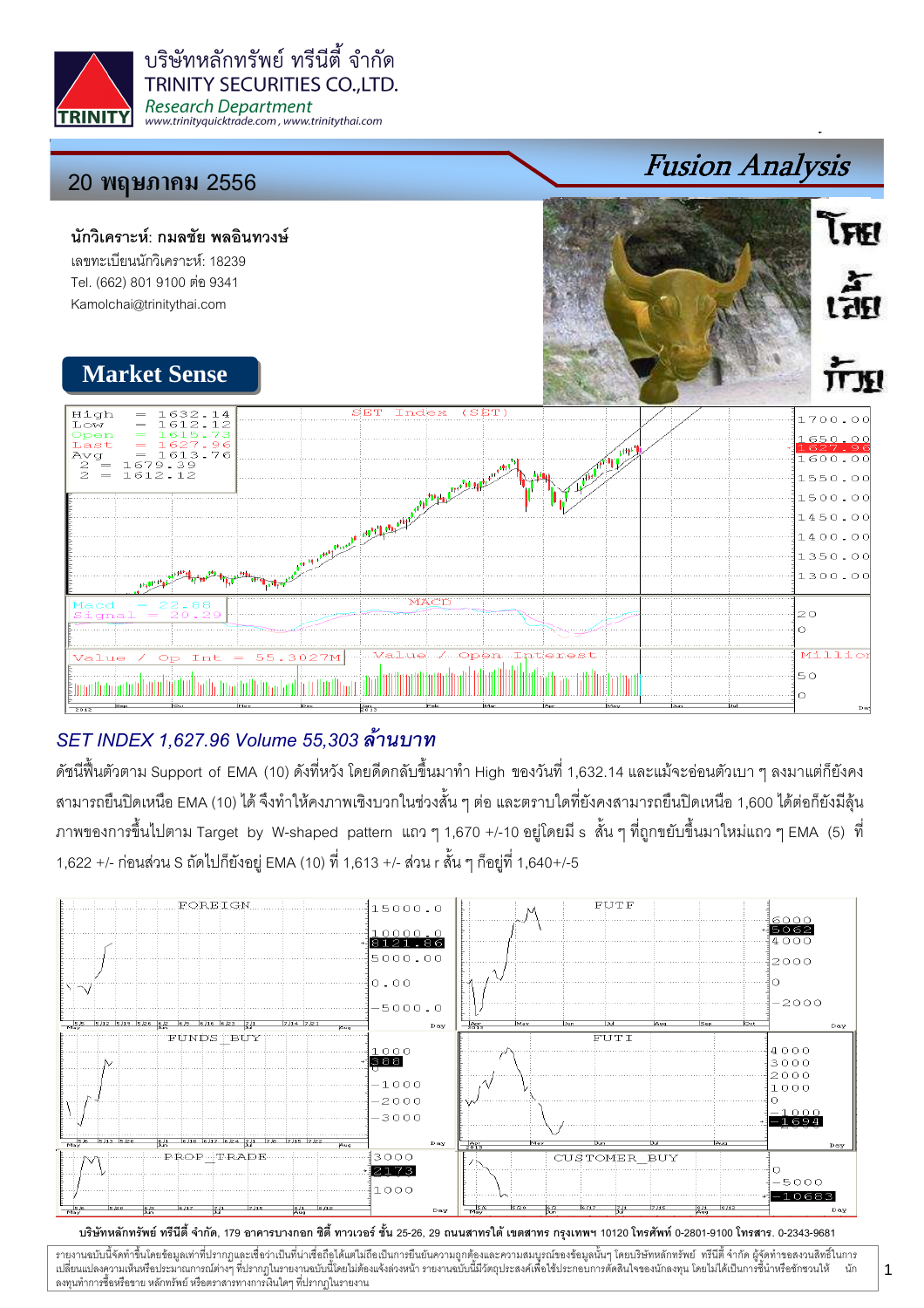

### SHORT-TERM TRADING



I

### $\boxed{\text{ITD}}$  Trading buy  $\boxed{\text{ln}$  8.75  $\boxed{\text{ln}$  8.7-8.5

### แนวต้าน: 9.0-9.2 R=9.5-9.7

-' Form IHS pattern in case continuation pattern เริ่มทะลุกรอบของ Neckline resistance ขึ้นมาพร้อมด้วย Volume support โดยเฉพาะหากสามารถยืนปิดเหนือ 8.6 ได้อย่าง มั่นคงต่อก็จะดู OK อยู่ รวมทั้ง Indicator ระยะ สั้นและยาวก็ยังอยู่ในช่องสัญญาณเชิงบวกที่ทำ ให้ Trading ได้หากไม่ถอยหลุด S ที่ให้ลงมา



BECL Trading buy  $\|\n\hat{\mathbb{B}}$  8: 42.25  $\|$  ku231: 42.0-40.5

ี่แนวต้าน: 44.0-45.5 R=47.0-48.5

ราคาลุ้นการทะลุ Triangle pattern up with expanding volume โดยเฉพาะหากยืนปิดเหนือ 44 ได้อย่างมั่นคงก็จะดู OK อยู่ อีกทั้ง Indicator ระยะยาวก็ยังอยู่ในช่องสัญญาณเชิงบวกที่ทำให้ Trading ได้หากไม่ถอยหลุด S ที่ให้ลงมา



#### บริษัทหลักทรัพย์ ทรีนีตี้ จำกัด, 179 อาคารบางกอก ซิตี้ ทาวเวอร์ ชั้น 25-26, 29 ถนนสาทรใต้ เตตสาห กรุงเทพฯ 10120 โทรศัพท์ 0-2801-9100 โทรสาร. 0-2343-9681

รายงานฉบับนี้จัดทำขึ้นโดยข้อมูลเท่าที่ปรากฏและเชื่อว่าเป็นที่มากขึ้นตั้งเป็นก็ตะบนการตารามสมบูรณ์ของข้อมูลนั้นๆ โดยบริษัทหลักทรัพย์ ทรีนี้ตี้จำกัด ผู้จัดทำขอสงวนสิทธิ์ในการ i เปลี่ยนแปลงความเห็นหรือประมาณการณ์ต่างๆ ที่ปรากฏในรายงานอบับนี้โดย การกระบบกันไม่ได้รับระบบการตัดสินใจของนักลงทุน โดยไม่ได้เป็นการขึ้นำหรือขักชวนให้ นัก ลงทุนทำการซื้อหรือขาย หลักทรัพย์ หรือตราสารทางการเงินใดๆ ที่ปรากฏในรายงาน